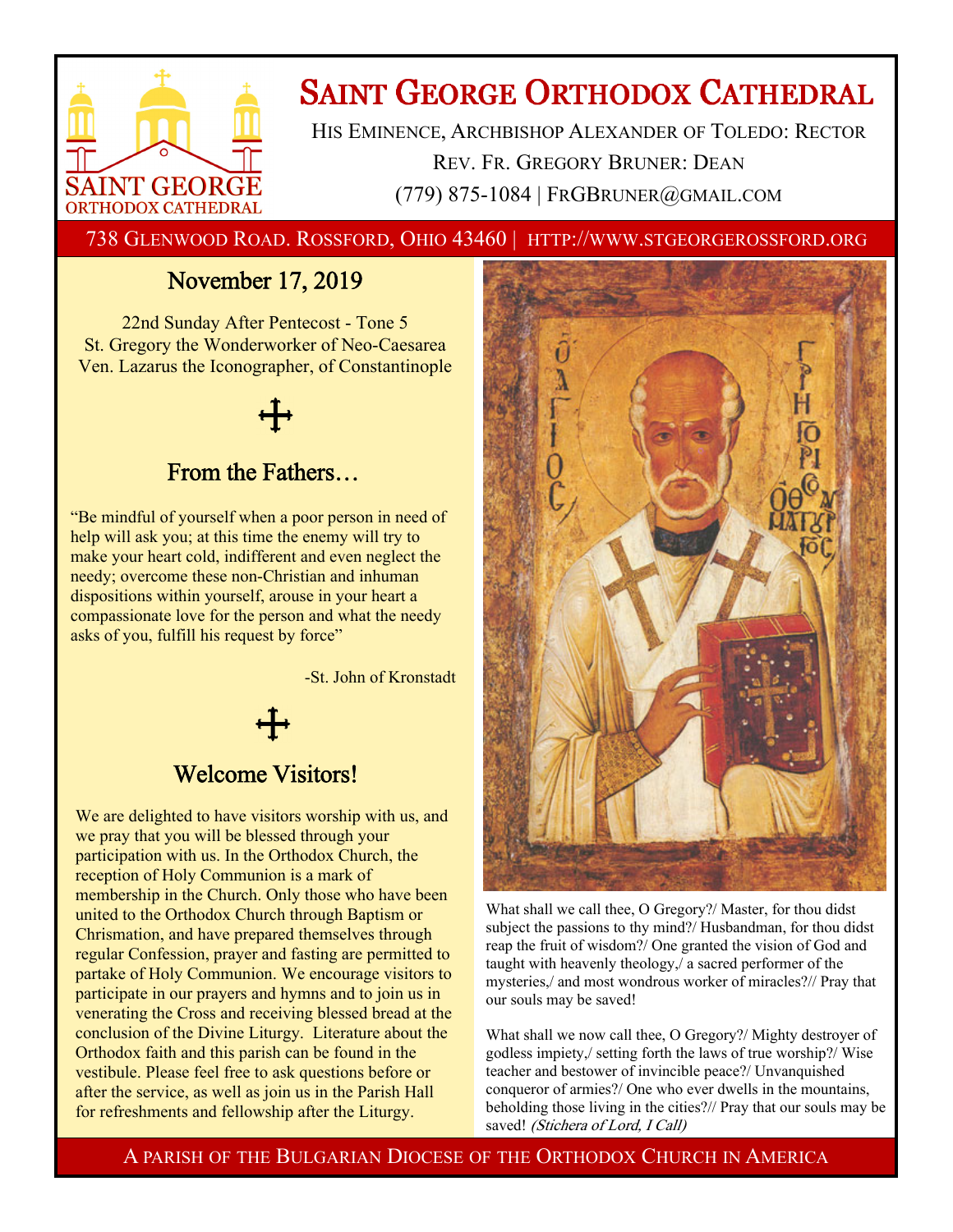## TODAY'S WORSHIP - HYMNS AND SCRIPTURE READINGS

#### Resurrection Troparion in Tone 5

Let us, the faithful, praise and worship the Word,/ coeternal with the Father and the Spirit,/ born for our salvation from the Virgin;/ for He willed to be lifted up on the Cross in the flesh,/ to endure death,/ and to raise the dead// by His glorious Resurrection.

#### Great Martyr George Troparion in Tone 4

As deliverer of captives/ and defender of the poor;/ healer of the infirm,/ champion of kings;/ victorious Great Martyr George,/ intercede with Christ our God;// for our souls' salvation.

#### St. Gregory Troparion in Tone 8

Thou didst become worthy of thy name\* through thy way of life;/ through thy vigilance in prayer and thy constant works of mercy./ Therefore, O Father Gregory, beseech Christ God to enlighten our minds,/ that we may not sleep in sin, which leads to death!

#### Resurrection Kontakion in Tone 5

Thou didst descend into hell, O my Savior,/ shattering its gates as Almighty,/ resurrecting the dead as Creator, and destroying the sting of death./ Thou hast delivered Adam from the curse, O Lover of man,// and we cry to Thee: O Lord, save us!

#### Great Martyr George Kontakion in Tone 4

As we the faithful flee to thee for refuge and seek thy protection and speedy help,/ We entreat thee, O Champion of Christ, that we who sing thy praises may be delivered from the snares of the enemy/ and from every peril and adversary,// that we may cry: "Rejoice, O martyr George!"

Glory to the Father and to the Son and to the Holy Spirit.

#### St. Gregory Kontakion in Tone 2

Thou didst receive the power to perform miracles,/ frightening the devils and healing the sick through thy wonderworking./ O All-wise Father Gregory, // thy deeds truly entitle thee to be called Wonderworker.

Now and ever and unto ages of ages. Amen.

#### Steadfast Protectress of Christians in Tone 6

Steadfast Protectress of Christians,/ constant advocate before the Creator;/ despise not the entreating cries of us sinners,/ but in your goodness come speedily to help us who call on you in faith./ Hasten to hear our petition and to intercede for us, O Theotokos,// for you always protect those who honor you!

#### Epistle: Galatians 6:11-18

See with what large letters I have written to you with my own hand!

As many as desire to make a good showing in the flesh, these would compel you to be circumcised, only that they may not suffer persecution for the cross of Christ. For not even those who are circumcised keep the law, but they desire to have you circumcised that they may boast in your flesh. But God forbid that I should boast except in the cross of our Lord Jesus Christ, by whom the world has been crucified to me, and I to the world. For in Christ Jesus neither circumcision nor uncircumcision avails anything, but a new creation. And as many as walk according to this rule, peace and mercy be upon them, and upon the Israel of God.

From now on let no one trouble me, for I bear in my body the marks of the Lord Jesus. Brethren, the grace of our Lord Jesus Christ be with your spirit. Amen.

#### Gospel: Luke 12:16-21

Then He spoke a parable to them, saying: "The ground of a certain rich man yielded plentifully. And he thought within himself, saying, 'What shall I do, since I have no room to store my crops?'

So he said, 'I will do this: I will pull down my barns and build greater, and there I will store all my crops and my goods. 'And I will say to my soul, "Soul, you have many goods laid up for many years; take your ease; eat, drink, and be merry."'

But God said to him, 'Fool! This night your soul will be required of you; then whose will those things be which you have provided?'

So is he who lays up treasure for himself, and is not rich toward God."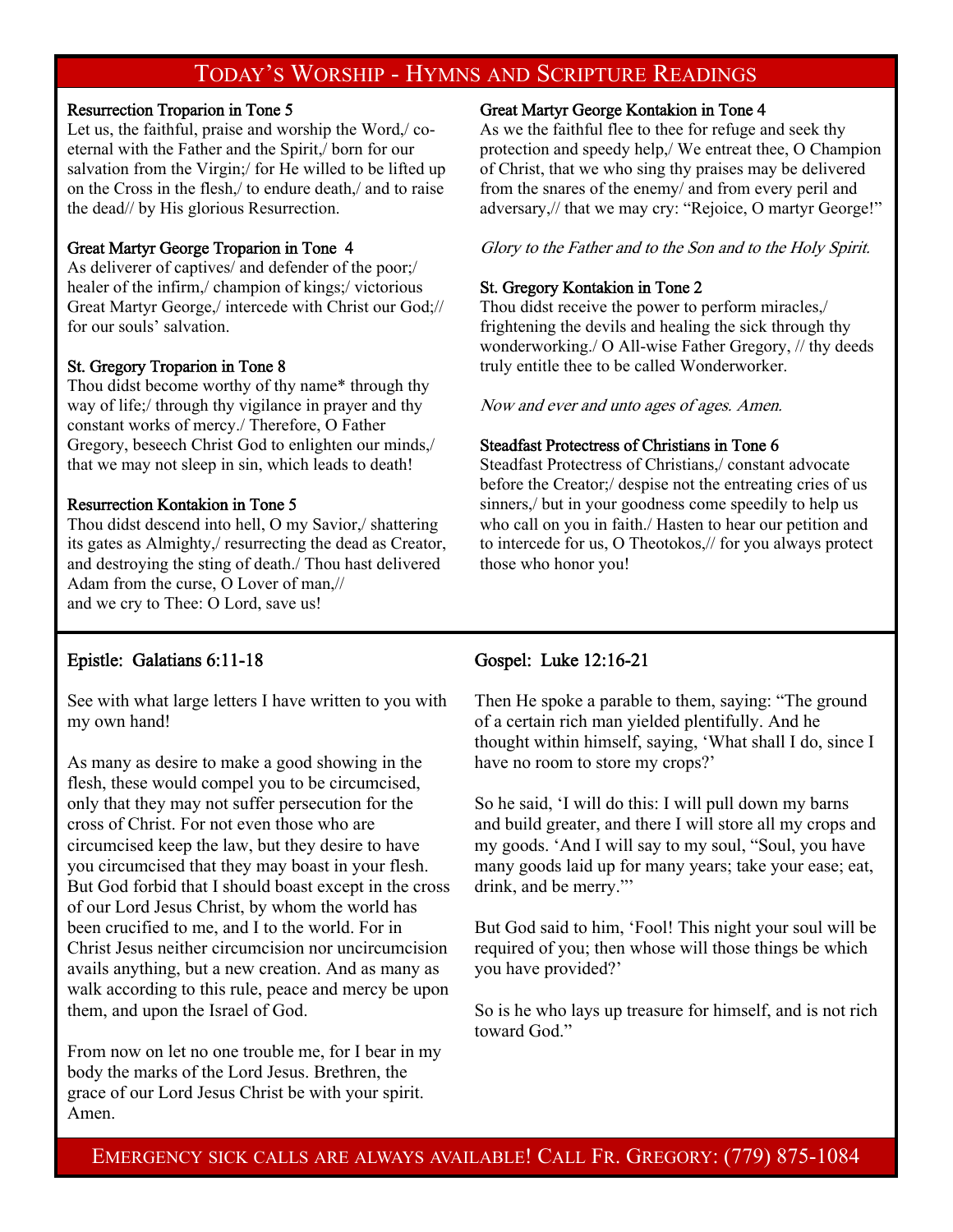#### THIS WEEK AND LIFE IN CHRIST

#### Sunday, November 17th 10:00 AM Divine Liturgy 12:00 PM Ladies Tea

St. Gregory the Wonderworker of Neo-Caesarea Ven. Lazarus the Iconographer, of Constantinople Galatians 6:11-18, Luke 12:16-21

#### Monday, November 18th

 $\overline{a}$ 

 $\overline{a}$ 

 $\overline{a}$ 

 $\overline{a}$ 

 $\overline{a}$ 

Martyr Plato of Ancyra Martyr Romanus the Deacon, of Caesarea 1 Thessalonians 1:1-5, Luke 17:20-25

#### Tuesday, November 19th 9:30 AM Cookie Baking

Prophet Obadiah Martyr Barlaam of Caesarea in Cappadocia 1 Thessalonians 1:6-10, Luke 17:26-37

#### Wednesday, November 20th 9:30 AM Cookie Baking

Forefeast of the Entrance into the Temple Ven. Gregory Decapolites 1 Thessalonians 2:1-8, 1 Thessalonians 2:9-14 Luke 18:15-17, 26-30, Luke 18:31-34

#### Thursday, November 21st NO SERVICES FOR THE FEAST AT ST. GEORGE — Please visit one of our sister parishes

Entrance of the Most Holy Theotokos into the Temple Hebrews 9:1-7, Luke 10:38-42, 11:27-28

#### Friday, November 22nd

Afterfeast of the Entrance into the Temple Apostles of the Seventy Philemon and Archippus 1 Thessalonians 2:14-19, Luke 19:12-28

#### Saturday, November 23rd 5:00 PM Readers Vespers

Afterfeast of the Entrance into the Temple Repose of Rt. Blv. Great Prince Alexander Nevsky 2 Corinthians 8:1-5, Galatians 5:22-6:2 Luke 10:19-21, Matthew 11:27-30

#### Sunday, November 24th 10:00 AM Divine Liturgy 12:00 PM Church School

Afterfeast of the Entrance into the Temple Greatmartyr Catherine of Alexandria Greatmartyr Mercurius of Caesarea in Cappadocia Ephesians 2:4-10, Luke 13:10-17

#### The Apostle and Evangelist Matthew



If someone were to compose a list of people whose jobs made them unpopular, the local tax collector would probably be high on the list. If the tax collector was someone who gathered revenue from his own people for the oppressive foreign government that had given him his job, his name would rise higher. If everyone assumed that this particular tax collector, like all of them, stole and kept some of the tax money, his name would shoot up to the top.

All of these negatives were true of the apostle Matthew, remembered on Monday of this week. He collected taxes from his fellow Jews to turn over to the Romans, and was despised both by his own people and by the class-conscious citizens of Rome. Whether he actually "skimmed off" money or not, people would disdainfully assume that he did.

Yet this man was chosen by Jesus Christ to be one of His followers—one of the twelve closest to Him, in fact. Jesus evidently saw something in this person that others didn't notice. As always, He looked more deeply and lovingly than anyone else could or would.

The Gospels describe Jesus' invitation to Matthew to "follow Me" in a way that conveys the man's isolation before the Lord called him. The fifth chapter of Luke first tells of Jesus calling the fishermen, Simon Peter and the brothers James and John, who are his partners. They are out working together in their boats, comrades full of energy and purpose.

Matthew's call is different. He is "a tax collector...sitting at the tax office." He is alone, and though he too has a brother (James, the son of Alphaeus) he appears to be used to solitude. When he is called he leaves everything and follows, as the fishermen do. But he also shows a special generosity and gratitude by giving a "great feast" for Jesus to which other tax collectors and "sinners" eagerly come.

The authorship of Matthew's Gospel is disputed by some contemporary scholars. Some suggest that it is in part a collection of Jesus' sayings collected by the apostle. Yet several elements of the book reflect Matthew's Jewish background and his profession as a handler of money. The writer frequently points to Jesus' fulfillment of Old Testament prophecies, in an effort to convince Jews that Jesus is the promised Messiah. He also reflects the hesitation of Jewish Christians to say God's name by referring to the "Kingdom of Heaven" rather than "Kingdom of God." His Gospel makes more references to money than any of the others, often using very specific terms such as "half-shekel" and "a hundred denarii."

Authorship aside, Matthew was a devoted apostle of His Master and Savior. After the Resurrection he traveled and preached, giving his life for the Gospel in Ethiopia. Whatever his sad past, he was lifted to a new and inspiring life by the One who said to him, "Follow Me."

### HAVE A QUESTION OR NEED TO CHAT? CALL OR EMAIL FR. GREGORY.